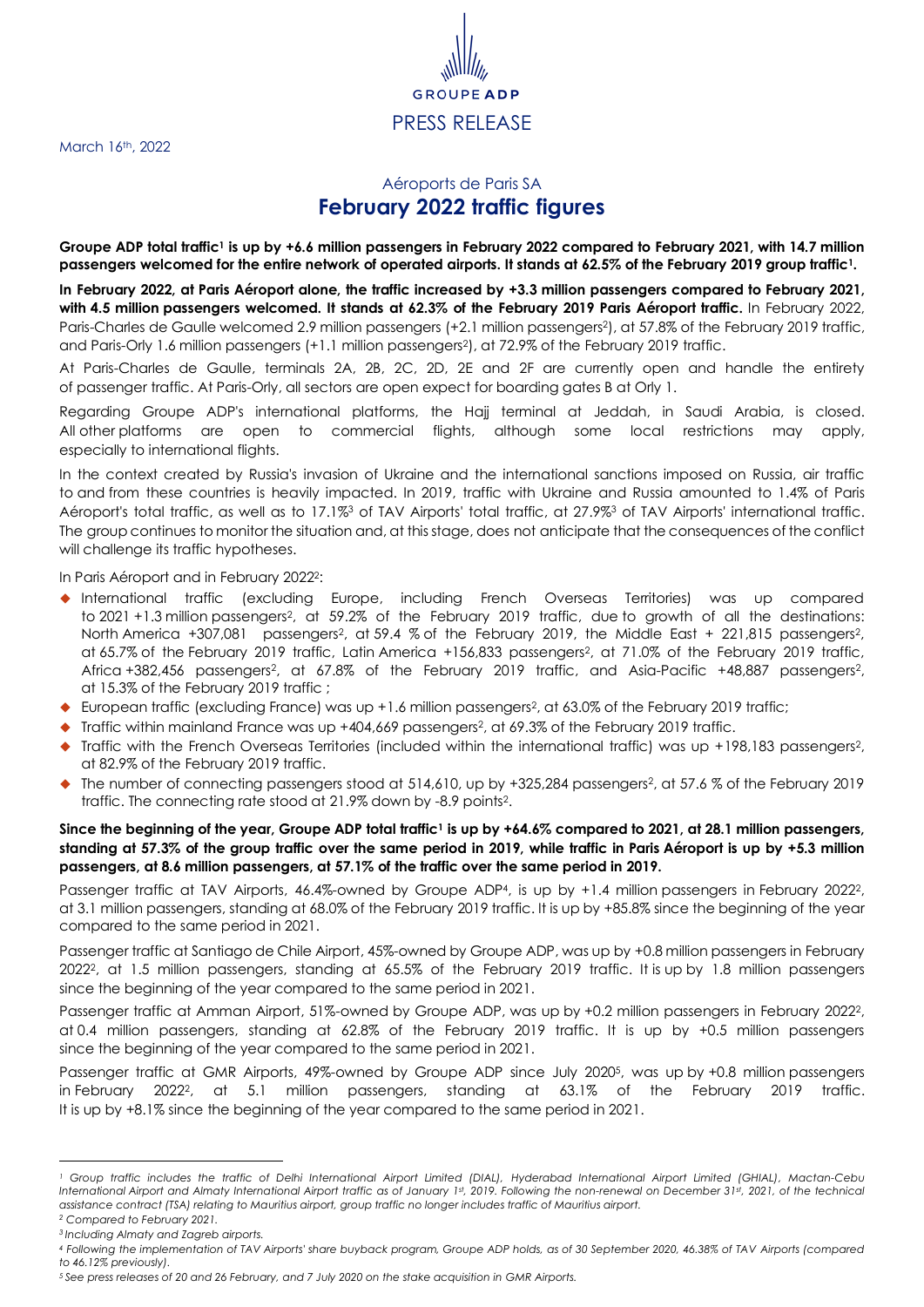| <b>Passengers</b>           | Feb. 2022 | Change 22/21<br>(in passengers) | Jan. - Feb.<br>2022 | % change<br>2022/2021 | Last 12 months | % change<br>2022/2021 |
|-----------------------------|-----------|---------------------------------|---------------------|-----------------------|----------------|-----------------------|
| Paris-CDG                   | 2.933.538 | $+2.134.638$                    | 5.657.052           | $+183.4%$             | 29,857,407     | $+118.5%$             |
| Paris-Orly                  | 1,612,362 | $+1,148,660$                    | 2,932,901           | $+118.4%$             | 17,314,546     | $+128.4%$             |
| <b>Total Paris Aéroport</b> | 4,545,900 | +3,283,298                      | 8,589,953           | $+157.2%$             | 47,171,953     | $+122.1%$             |
| Santiago de Chile           | 1,516,421 | +803.502                        | 3,168,507           | $+123.4%$             | 11,762,999     | $+130.7%$             |
| Amman                       | 372,880   | $+233,825$                      | 768,777             | $+164.6%$             | 5,037,567      | $+369.6%$             |
| New Delhi                   | 3,788,552 | $+569,441$                      | 6,825,164           | $+8.5%$               | 37,676,367     | $+66.0%$              |
| Hyderabad                   | 1,138,683 | $+53,172$                       | 2,168,737           | $-2.7%$               | 11,928,462     | $+49.2%$              |
| Cebu                        | 196,803   | $+138,378$                      | 352,597             | $+180.8%$             | 1,543,983      | $+89.1%$              |
| <b>Total GMR Airports</b>   | 5,124,038 | +760,991                        | 9.346.498           | $+8.1%$               | 51,148,812     | $+62.3%$              |
| Antalya                     | 598,394   | $+304,784$                      | 1,260,731           | $+114.8%$             | 22,680,942     | $+166.5%$             |
| Almaty                      | 435,130   | $+62,029$                       | 746,601             | $-1.2%$               | 6,090,013      | $+78.7%$              |
| Ankara                      | 575.691   | $+229.597$                      | 1.168.651           | $+77.8%$              | 7,537,656      | $+95.6%$              |
| Izmir                       | 532,878   | $+174,744$                      | 1,090,741           | $+61.2%$              | 8,083,813      | $+81.3%$              |
| Bodrum                      | 71,037    | $+22,047$                       | 139,818             | $+52.7%$              | 2,983,494      | $+112.2%$             |
| Gazipasa Alanya             | 28,836    | $+11.061$                       | 55,903              | $+55.9%$              | 640.431        | $+159.5%$             |
| Medina                      | 385,526   | $+295,443$                      | 661,250             | $+199.7%$             | 2,198,555      | $+132.1%$             |
| Tunisia                     | 36,327    | $+32,347$                       | 68,206              | $+207.4%$             | 570,296        | $+125.6%$             |
| Georgia                     | 177,563   | $+151,957$                      | 367,106             | +770.0%               | 2,516,256      | +934.4%               |
| North Macedonia             | 93,022    | $+46,719$                       | 215,227             | $+106.8%$             | 1,502,509      | $+180.2%$             |
| $Z$ agreb $(1)$             | 148,830   | $+117,296$                      | 289,006             | $+315.3%$             | 1,623,887      | $+167.5%$             |
| <b>Total TAV Airports</b>   | 3,083,234 | $+1.448.024$                    | 6,063,240           | $+85.8%$              | 55,512,045     | $+129.5%$             |

| <b>Aircraft Movements</b>   | Feb. 2022 | Change 22/20<br>(in movements) | Jan. - Feb.<br>2022 | % change<br>2022/2021 | Last 12 months | % change<br>2022/2021 |
|-----------------------------|-----------|--------------------------------|---------------------|-----------------------|----------------|-----------------------|
| Paris-CDG                   | 23,522    | $+11,811$                      | 48,362              | $+89.8%$              | 272,992        | $+65.3%$              |
| Paris-Orly                  | 11,740    | $+7,201$                       | 22,694              | $+99.5%$              | 129,877        | $+107.8%$             |
| <b>Total Paris Aéroport</b> | 35,262    | $+19,012$                      | 71,056              | $+92.8%$              | 402,869        | $+77.0%$              |
| Santiago de Chile           | 10,521    | $+4.696$                       | 21,869              | $+82.5%$              | 87,648         | $+96.7%$              |
| Amman                       | 3,978     | $+2,087$                       | 8,608               | $+119.1%$             | 51,282         | $+215.3%$             |
| New Delhi                   | 24.798    | $+502$                         | 50,288              | $+2.0%$               | 290,259        | $+53.0%$              |
| Hyderabad                   | 8,654     | $-956$                         | 18,520              | $-9.3%$               | 108,221        | $+33.2%$              |
| Cebu                        | 1,815     | $+983$                         | 3,614               | $+106.9%$             | 16,119         | $+64.9%$              |
| <b>Total GMR Airports</b>   | 35,267    | $+529$                         | 72,422              | $+1.4%$               | 414,599        | $+47.7%$              |
| Antalya                     | 4,278     | $+2,132$                       | 9,200               | $+104.4%$             | 134,784        | +159.8%               |
| Almaty                      | 3,752     | $+311$                         | 7,234               | $+0.8%$               | 56,898         | $+39.4%$              |
| Ankara                      | 4,289     | $+1,593$                       | 8,918               | $+67.9%$              | 59,026         | $+85.6%$              |
| Izmir                       | 3,367     | $+879$                         | 7,243               | $+49.0%$              | 54,179         | $+61.1%$              |
| Bodrum                      | 507       | $+132$                         | 1,042               | $+46.6%$              | 20,687         | $+106.0%$             |
| Gazipaşa Alanya             | 212       | $+52$                          | 420                 | $+26.5%$              | 4,872          | $+133.2%$             |
| Medina                      | 3.196     | $+2.074$                       | 5.855               | $+129.9%$             | 23,121         | $+117.5%$             |
| Tunisia                     | 365       | $+259$                         | 702                 | $+120.1%$             | 5.198          | $+79.7%$              |
| Georgia                     | 1.930     | $+1,228$                       | 4,214               | $+229.7%$             | 29,756         | $+242.0%$             |
| North Macedonia             | 826       | $+226$                         | 1,900               | $+45.7%$              | 15,584         | $+109.9%$             |
| Zagreb <sup>(1)</sup>       | 2,637     | $+1,388$                       | 5,413               | $+104.1%$             | 32,366         | $+79.5%$              |
| <b>Total TAV Airports</b>   | 25,359    | $+10,274$                      | 52,141              | $+68.2%$              | 427,716        | $+100.6%$             |

*<sup>1</sup> Groupe ADP and TAV Airports have, a shareholding of 21% and 15%, respectively, in Zagreb Airport. To be compliant with TAV Airports presentations, Zagreb Airport traffic figures are integrated into the TAV Airports group traffic figure.*